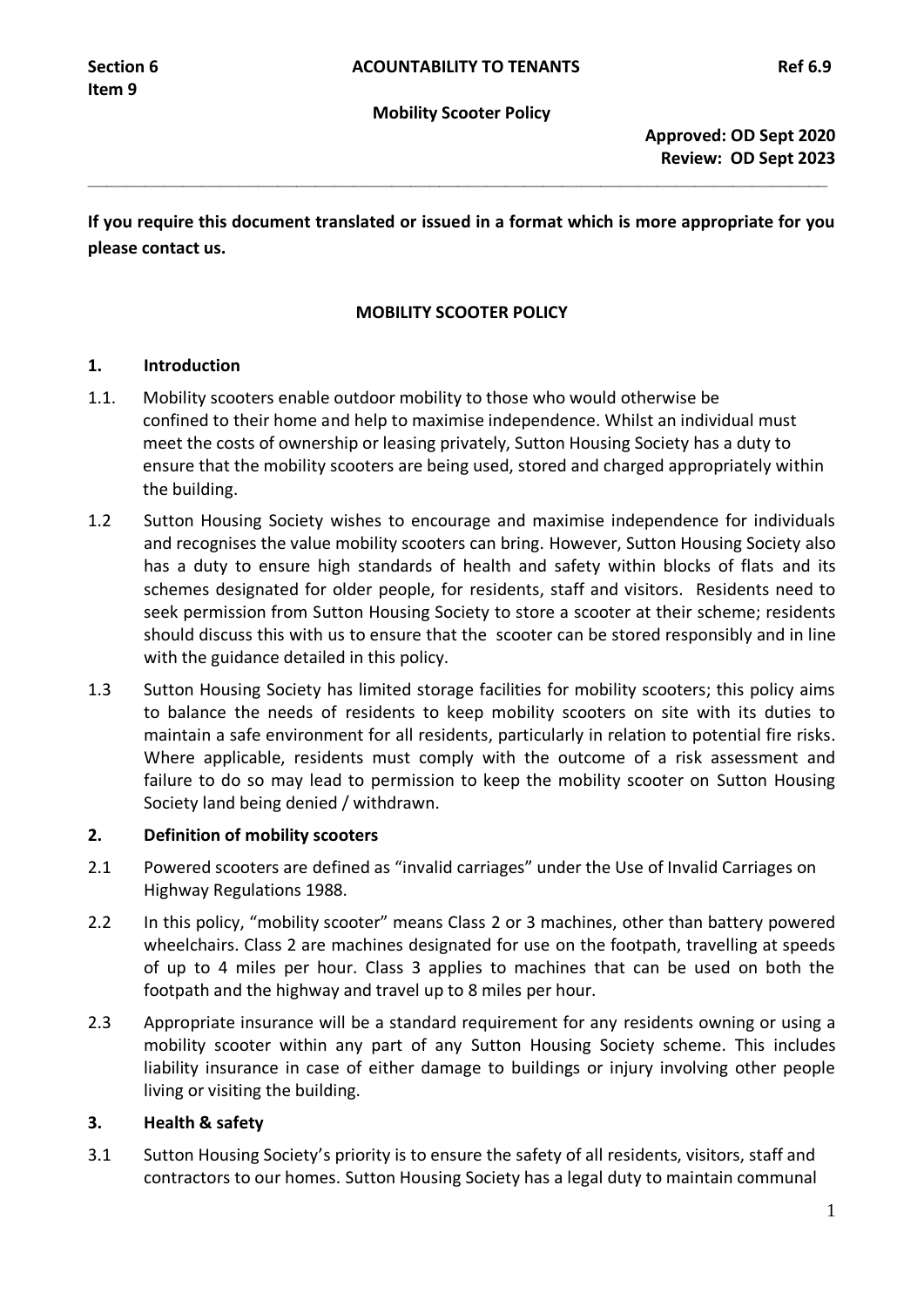#### **Mobility Scooter Policy**

**\_\_\_\_\_\_\_\_\_\_\_\_\_\_\_\_\_\_\_\_\_\_\_\_\_\_\_\_\_\_\_\_\_\_\_\_\_\_\_\_\_\_\_\_\_\_\_\_\_\_\_\_\_\_\_\_\_\_\_\_\_\_\_\_\_\_\_\_\_\_\_\_\_\_\_\_\_\_**

**Approved: OD Sept 2020 Review: OD Sept 2023**

areas in a safe condition and to ensure that all fire routes and fire escapes are always kept clear .

- 3.2 We do not permit possessions to be stored in communal hallways and this includes mobility scooters.
- 3.3 No petrol fuelled mobility scooters are permitted on Sutton Housing Society land including its external areas.
- 3.4 Where there are no adequate and safe storage and charging facilities available within a scheme, the resident must store their mobility scooter within their flat. This option is limited to those living on the ground floor only, with smaller mobility scooters and where the layout of the accommodation is suitable. Residents that store mobility scooters in their homes must ensure the mobility scooter does not block any fire exits. Scooters and chargers must also be maintained in line with the manufacturer's guidance. This type of arrangement will be rare; should this be agreed, it will be recorded and the London Fire Brigade will be notified accordingly.
- 3.5 No mobility scooter is to be ridden in the communal corridors and around the scheme as it is likely to cause damage to the communal areas and is a health and safety hazard to other residents.

#### **4. Responsibilities**

- 4.1 The Community Housing Officers and the Housing with Care Manager (HwCM) are responsible for ensuring compliance with this policy and for allocating and monitoring the use of the scooter rooms at each of their allocated schemes.
- 4.2 The Community Housing Officers and the Compliance and Monitoring Officer will ensure that their regular estate/site inspections and health and safety inspections include designated mobility scooter storage areas/rooms. These areas are included within our fire risk assessments for individual schemes.
- 4.3 All residents with mobility scooters are responsible for the maintenance and servicing of their mobility scooters and batteries and for ensuring their proper use. This includes ensuring appropriate insurance is in place for accidents and damage to property. A copy of the insurance and servicing documents must be provided to Sutton Housing Society on an annual basis. Failure to provide the documents will lead to Sutton Housing Society withdrawing consent for the use of the storage area and to potential enforcement action being instigated.
- 4.4 The Community Housing Officers and the HwCM must ensure that the mobility scooter log is kept up to date. This log details all individuals living in our homes with mobility scooters, the type of vehicle, confirmation of insurance and servicing documents in place, where the mobility scooter is stored.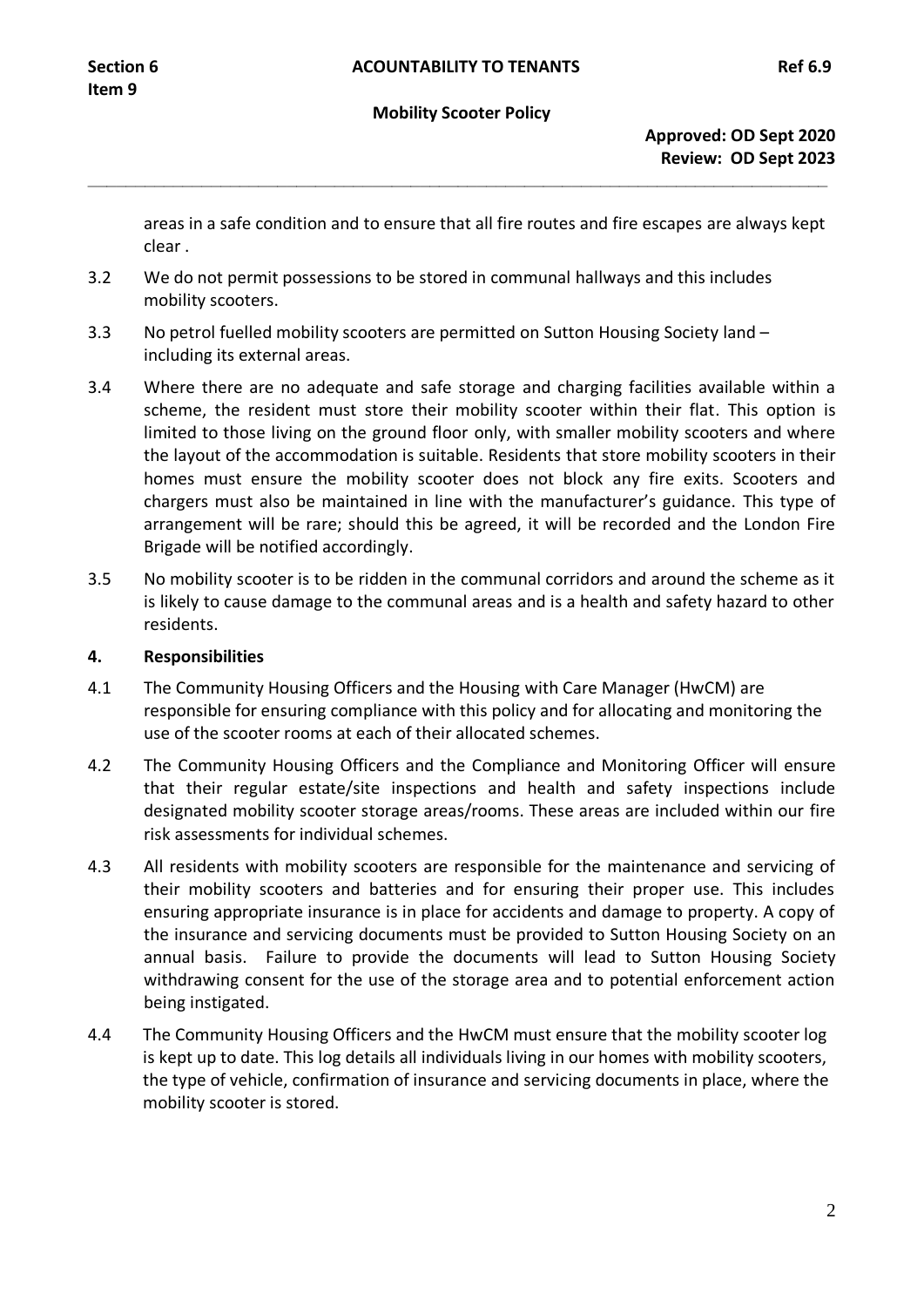#### **Mobility Scooter Policy**

**\_\_\_\_\_\_\_\_\_\_\_\_\_\_\_\_\_\_\_\_\_\_\_\_\_\_\_\_\_\_\_\_\_\_\_\_\_\_\_\_\_\_\_\_\_\_\_\_\_\_\_\_\_\_\_\_\_\_\_\_\_\_\_\_\_\_\_\_\_\_\_\_\_\_\_\_\_\_**

## **5. Allocation of Spaces**

- 5.1 No mobility scooters will be stored in communal areas of a building, including under stairs, landings, corridors or lounges.
- 5.2 Residents must seek consent to keep a mobility scooter at their home / scheme before they purchase / lease a mobility scooter. This is to ensure that adequate, safe storage space is available at the scheme and that the resident understands the need for insurance and regular maintenance. Allocation of a space for mobility scooters will be on a first come first served basis.
- 5.3 Where there is no safe storage or charging facilities available, residents may store their non-petrol fuelled mobility scooter inside their own home subject to certain restrictions and the resident must seek consent from Sutton Housing Society beforehand. This information will be recorded on the mobility scooter log. Should a space arise within the designated scooter store, the person next in line will be contacted and offered the space.

## **6. Insurance & maintenance of mobility scooters**

- 6.1 The Community Housing Officers and the HwCM will record details of all mobility scooters, including copies of insurance and maintenance records, with renewal dates. This information will be monitored on a quarterly basis via the Housing Assistant who will flag up to colleagues which residents insurance/servicing is due for the coming quarter. To enable them to liaise with the resident to ensure this is carried out.
- 6.2 Should residents not comply with the provision of insurance and maintenance documents; staff will discuss what action is required with the Housing Manager.
- 6.3 Any damage to Sutton Housing Society property caused by mobility scooters will be recovered through the owners' insurance company. If there is no valid insurance in place for any reason the owner will be liable for all costs and the current recharge policy will apply. Any failure to pay for damage to Sutton Housing Society property would be a breach of the tenancy agreement.

## **7. Charging of mobility scooters**

- 7.1 Mobility scooters where possible should be charged inside residents' homes, unless specific provision is made by Sutton Housing Society in designated scooter stores or established areas with suitable charging points.
- 7.2 Charging should be undertaken in accordance with the manufacturer's instructions.
- 7.3 Sutton Housing Society reserves the right to charge mobility scooter owners for the use of a designated scooter store and for the electricity used.

## **8. Equality and Diversity**

8.1 Sutton Housing Society continually seeks to be a genuinely inclusive organisation, integrating equality, diversity and inclusion into all aspects of our day to day work.